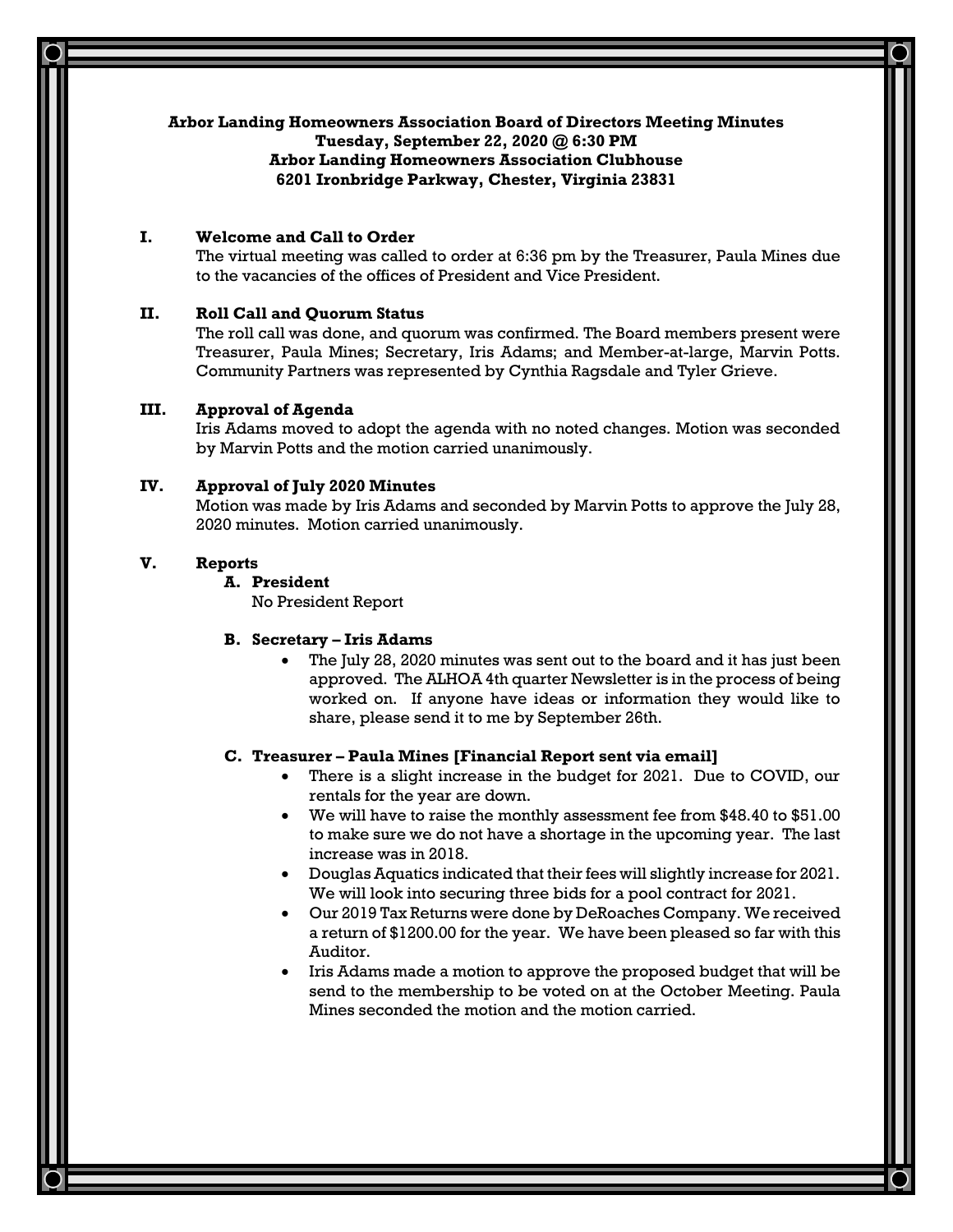**ALHOA Board Meeting September 22, 2020 Page 2**

## **D. Office – Cynthia Ragsdale [Report sent via email]**

- There were four (4) Clubhouse rentals for the month of August and three (3) for the month of September.
- Grass Roots planted shrubs at the ALHOA entrance and clubhouse front door entrance. They removed the dead tree beside the clubhouse.
- Douglas Aquatics repaired the pump on the Kiddy Pool in August.
- The Clubhouse supplies that were ordered were: soft soap refills, air filters, light bulbs, cleaning supplies, and adhesive slider pads for the sofas in the clubhouse. Light fixtures were also ordered for the deck.
- The Office Supplies that were ordered were an American Flag and a Virginia Flag. Marvin erected the old ones and put up the new ones.

#### **Office Concerns/Questions/Complaints**

- Complaints about a clothesline, uncut grass, and ARC Violations which have been submitted to Community Partners Property Manager.
- Checked with three (3) Electrical Companies for Proposals to install light fixtures for the deck and the ALHOA Board of Directors chose Davis & Green.
- A resident offered a suggestion to cut back tree limbs over the pool and to wait until the leaves have fallen to make it easier to remove all the extended branches.
- A resident has submitted ALHOA Clubhouse Use-of-Facility document to use the ALHOA Clubhouse once a month for a Women's Group preferably on a Friday. She was advised that clubhouse rentals will take priority.
	- *Iris Adams made a motion to allow the resident to use the clubhouse facilities once a month per the ALHOA Clubhouse Use-of-Facility agreement. Paula Mines seconded the motion. The motion carried.*
- The ALHOA Board of Directors addressed the concern from the ALHOA/Bel Arbor Communities to extend pool opening after Labor Day.
- The resident who rented the clubhouse and will be fine \$500.00 for not returning the keys during checkout, \$100.00 for leaving the door unlocked and \$25.00 for not being at the event the entire time indicated that he wanted to have a hearing. He felt that the \$500.00 from the security deposit should be the only thing he should be charged for.

#### **D. Committees**

- **1. Social**
	- No Report.
- **2. ARC**
	- No Report.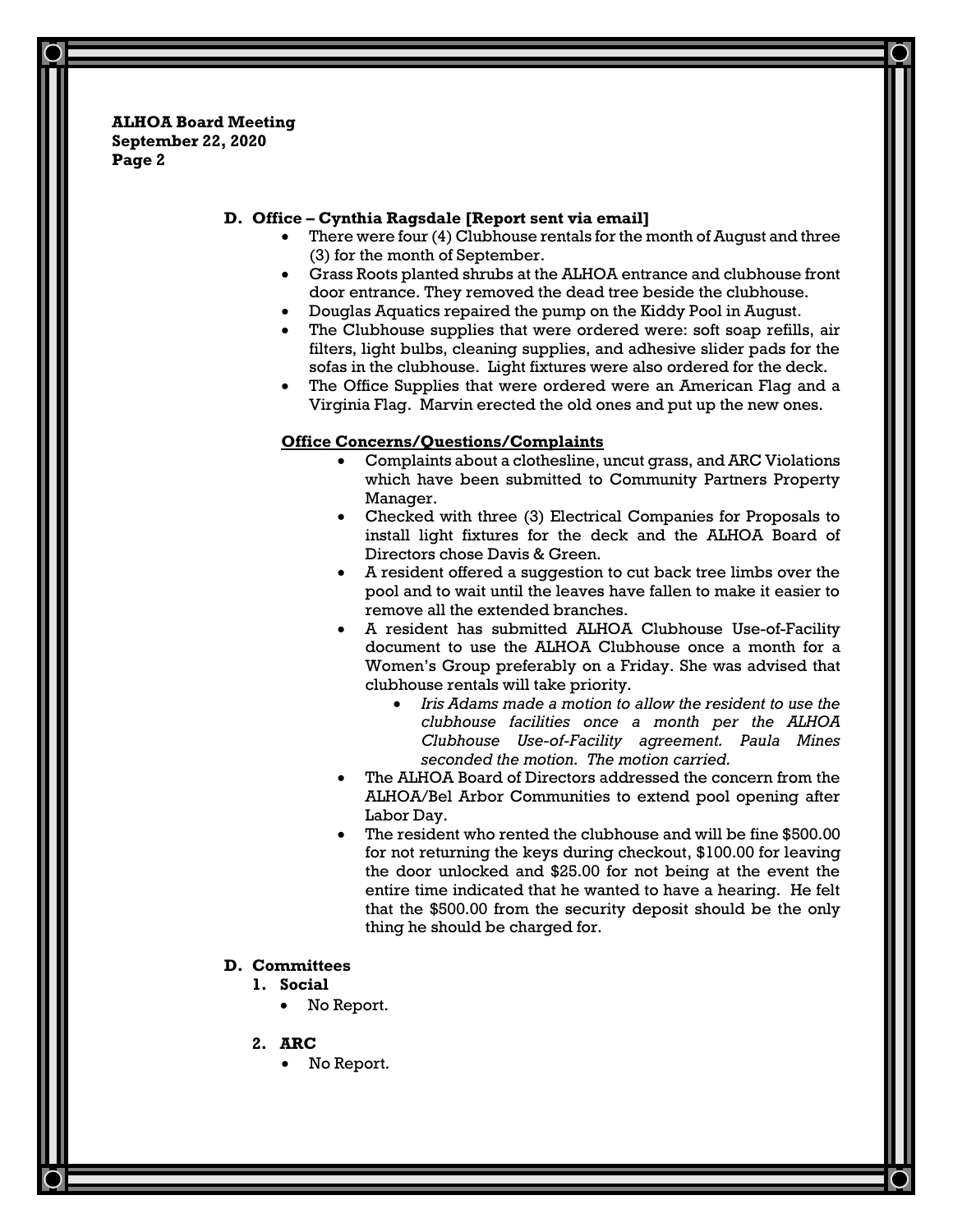**ALHOA Board Meeting September 22, 2020 Page 3**

## **VI. Management – Tyler Grieve**

- **Violations**
	- Tyler Grieve introduced himself. He stated that the violations were many. After a long discussion on what we think the process/procedures are, Tyler will contact the ARC chairperson, Richard Ramos and will send to the board what the process/procedures are so we can get a handle on all the violations and start implementing in a timely manner. He also stated that we have a timeline of 30 days for approval/deny. Anything not handled in 30 days is considered approved.

## • **Lawncare**

• Community Partners stated that Lawncare is being handled.

## **VII. Old Business**

#### **A. Clubhouse Beautification**

• We will take a look at the Clubhouse Beautification in 2021.

## **B. New Clubhouse/Office Cleaning Contract**

• We have finally obtained all the necessary paperwork needed from the new Cleaning Company. So far, they are working out. They wanted to know if we would consider asking the renter if they could call them when they finish so that they could probably clean the clubhouse earlier. The board agreed to deny that request because the renter would still have key access until they check out and per the contract with the renter, they have the clubhouse until 2:30 am and it would be hard to determine who would be responsible if something were to happen: example, alarm or door left unlocked.

#### **C. Pool House Maintenance Restrooms**

- Paint door frames and floors
	- o *Marvin Potts was given the okay to pick out the paint colors and then he will start painting the door frames and floors.*
- Repair men's restroom water leak
	- o *There was corrosion in the Women's bathroom and the Men's bathroom in the clubhouse and in the pool area. Marvin Potts replaced the water lines in the clubhouse and the pool. The cleaning company wanted to add some chemicals to the back of the toilet to get rid of some of the corrosion. The board was okay with it.*
- Purchase a large refrigerator
	- o *The Board decided to wait until next year to purchase the refrigerator for the pool area.*
- Replace Light Fixtures surrounding the ALHOA Clubhouse deck.
	- o *The Board decided on Davis & Green Electrical and Cynthia will send them an email on Friday to get a timeframe to get the light fixtures installed.*